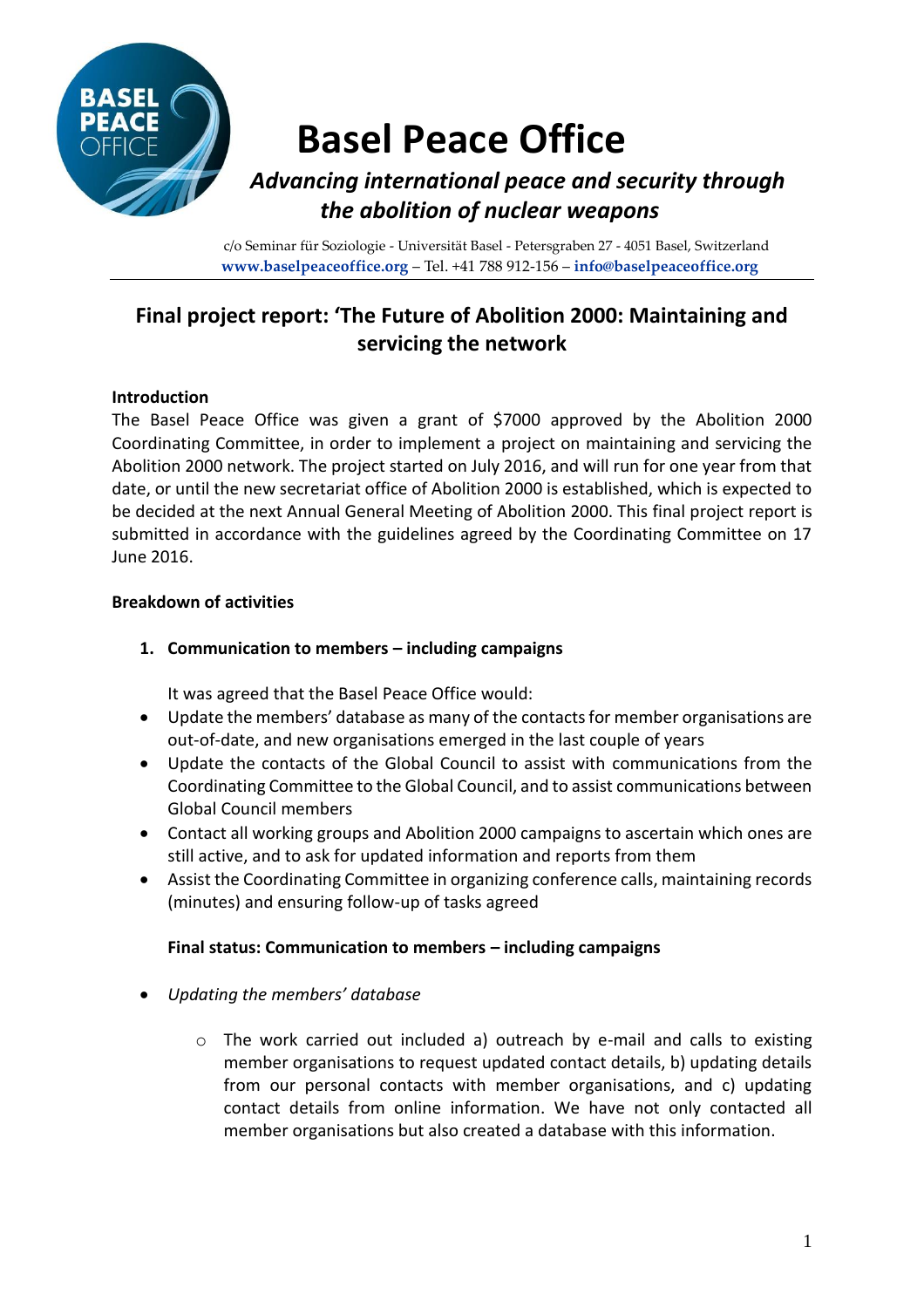- o In addition to building the Excel database, we have added the member organisation website links to the online list of Member Organisations. This task was successfully completed.
- $\circ$  Updating the Abolition 2000 individual contacts database. We also have updated the individual members list that we received from the organisation who previously hosted the Abolition 2000 secretariat.
- *Updating the contacts of the Global Council*
	- $\circ$  The Global Council list has been updated and posted on the new website \*. This document is also available to any member from the CC who would like a copy.

\*It was pointed by a member of the CC that the Basel Peace Office should ask permission from all Global Council members for posting their names online. The BPO has done so, and the one person who did not want her name listed online is not listed.

- *Contacting all working groups and Abolition 2000 campaigns*
	- o We have contacted the coordinators of the existing working groups to ascertain which are still functioning and to update the online information about them.
	- $\circ$  New working groups. The Missile Ban WG has been added. We have contacted the other new working group (ICAN Nuke U) asking for information but have not heard back yet from the group coordinators (Sharon Dolev and Rebecca Sharkey).
	- o Existing working groups: A number of new members have joined the International Law WG, Interfaith WG, Nuclear Weapon Free Zones WG and the Youth WG. There is a proposal (generally favoured) that the International Law WG and the Nuclear Zero Campaign/WG join together. There is also a proposal that the Nuclear Materials and the Sustainable Energy WGs merge. And there is a proposal that the 'Nukes out of Europe' group join the NWFZs group with a focus on the European NWFZ initiative. These proposals will need to be discussed at the Annual Meeting.
	- o The website page for the Working Groups is currently marked as "under construction" with all existing material available. The page will remain marked as such until all working groups are up to date.
- *Assisting the Coordinating Committee*
	- $\circ$  The BPO has carried out a number of task related to this item. They included:
		- Note-taking and logistical arrangements for the 2016 AGM in Berlin
			- Note-taking and coordinating arrangements for conference calls (Coordinating Committee and Oversight Committee)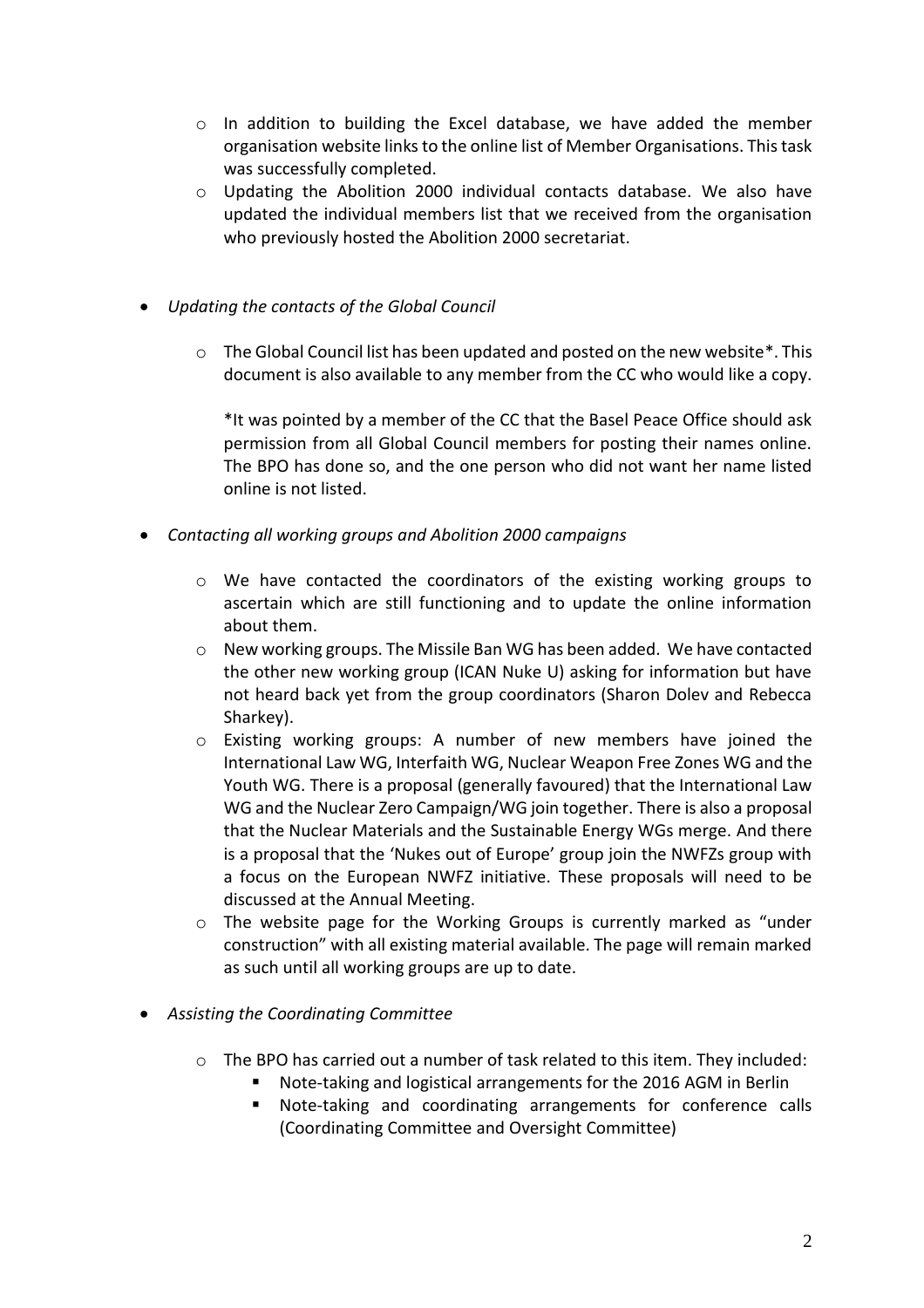■ Offer to assist with note-taking and logistical arrangements for the 2017 AGM on May 1, Vienna. To be confirmed in the Abolition 2000 CC Conference Call on April 24.

#### **2. Website upgrading and maintenance**

It was agreed that the BPO would:

- Build a new website with more attractive and user-friendly format which can be accessed also by smartphones
- Import appropriate data, articles etc. into the new website
- Update out-of-date information and adding information not yet on the website such as annotated list of Abolition 2000 Global Council Members

#### **Current status: Website upgrading and maintenance**

- *Build a new website with more attractive and user-friendly format which can be accessed also by smartphones* 
	- $\circ$  After consulting with a web designer, the BPO decided not to create a new website *per se* as it would take a long period of time to import all the data from the old website to a new one. Instead, the BPO updated the Word Press version in the old website, and installed a new plug in named 'Divi Builder'. This plug in allowed the personnel carrying out this task to modify the user interface, making the website more visually appealing and user friendly. The BPO used, at all times, the Abolition 2000 Survey Report as guideline when making any changes.
	- o The homepage has gone through significant changes, for instance, the Facebook feed from Abolition has been added to the right hand-column of this page.
		- The logos at the bottom of the page from affiliated networks and campaigns were updated and re-scaled.
	- o The BPO has also been working on drop down menus in order to facilitate the navigation of visitors when accessing the webpage. The following structure was implemented:
		- 'About' button: drop-down menu with the options  $\rightarrow$  about (background) of A2000; founding statement in 7 languages; member organisations; CC; Global Council; Operating Principles in English and French; Working Groups; join A2000.
		- **E** 'Resources' button: drop-down menu with the options  $\rightarrow$  AGM minutes; statements adopted by Abolition 2000; key publications available for download i.e. Don't Bank on the Bomb, Move the Nuclear Weapons Money, and so forth. The publications would have their cover picture next to their name to facilitate navigation (not completed yet).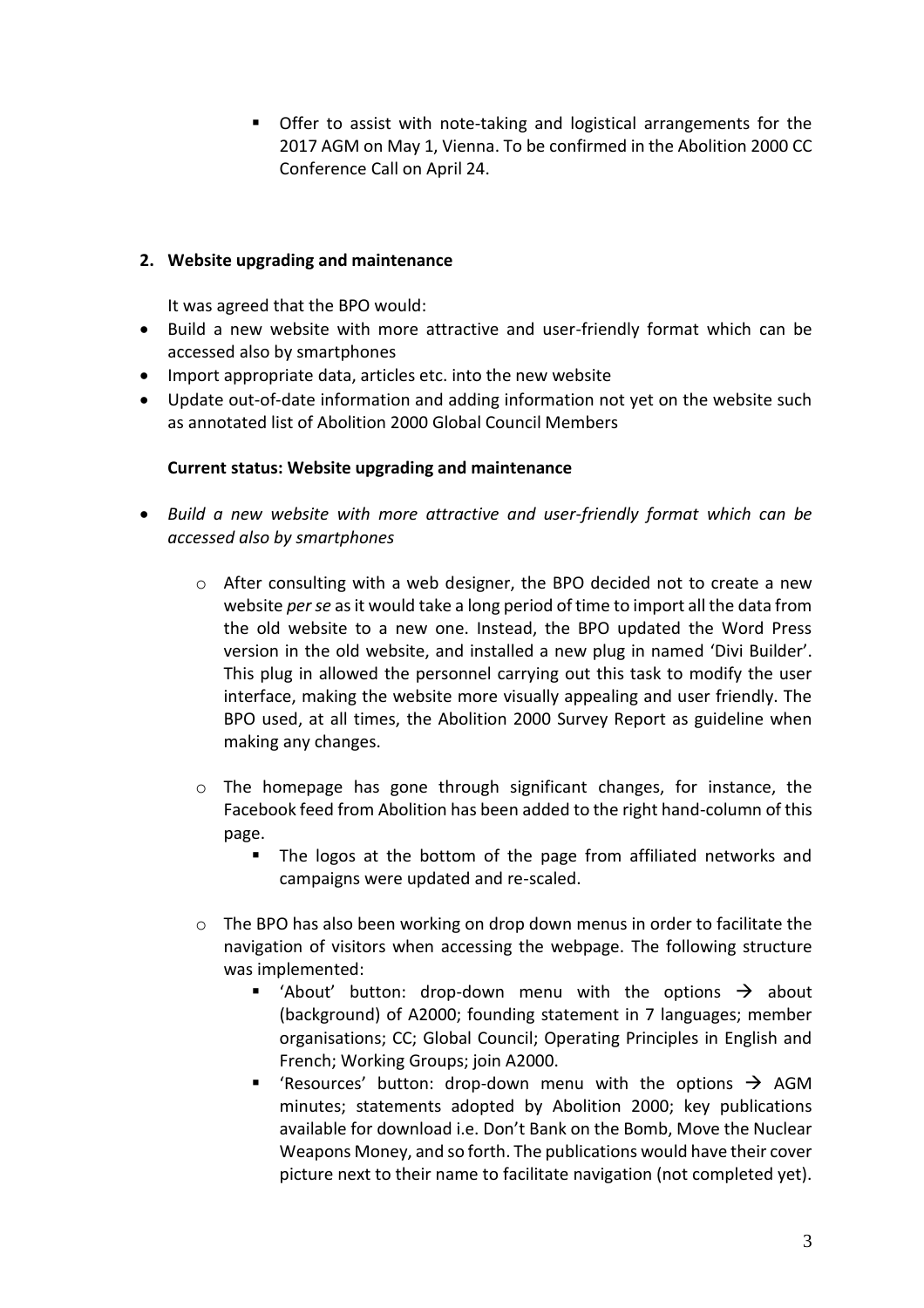- $\circ$  Another plug in was installed to allow translated pages to be copied and published with content in Spanish.
- o We commend Tony Robinson and his team at Pressenza for the work carried out on the Spanish version of the Abolition 2000 website.
	- Tony Robinson was given the permission of 'administrator' for the WordPress as this made the work of his team much easier as they can copy the existing pages themselves and publish new ones. He was not granted permission as 'editor' as this would not allow his team to copy the existing pages using the plug in, thus extending by a fair amount of time their work.
- o Unfortunately, due to the French student of Peter Low dropping out it was not possible for the French version of the website to be launched. However, the system in place can always accommodate a new language and the consequent website version.
- $\circ$  The BPO has also put in place a calendar of events on the website. Members have been notified via mailing list of the possibility of adding events to the calendar.
- o Other:
	- Renewal of ABOLITIO2000.ORG domain: The domain is registered under Steven Staple's name ([sstaples@rideauinstitute.ca\).](mailto:sstaples@rideauinstitute.ca)) It was renewed in the end of March 2017 for a period of one year. Steve paid the fee on behalf of the organisation (USD 20).
- *Import appropriate data, articles etc. into the new website N.A.* 
	- $\circ$  As affirmed above, the BPO decided not to create a new website as it would be time consuming to transfer the information over – time that could be better used improving the user navigation and aesthetics of the old website instead
- *Update out-of-date information and adding information not yet on the website such as weblinks for member organisations and annotated list of Abolition 2000 Global Council Members*
	- o We have posted the Global Council members online according to the permission granted by each individual following a general email being sent out
	- o The BPO has not contacted the Global Council Members for blurbs and photos to make an annotated Global Council list online as there was not clarity on this task from the Coordinating Committee. We suggest that this be done by the next host of the network maintenance functions (PragueVision?).
	- o We have updated the 'About us' page with more background information and a better drop-down menu for key pages.
	- o We have restructured the 'Members page' as the previous page was visually confusing and not user friendly.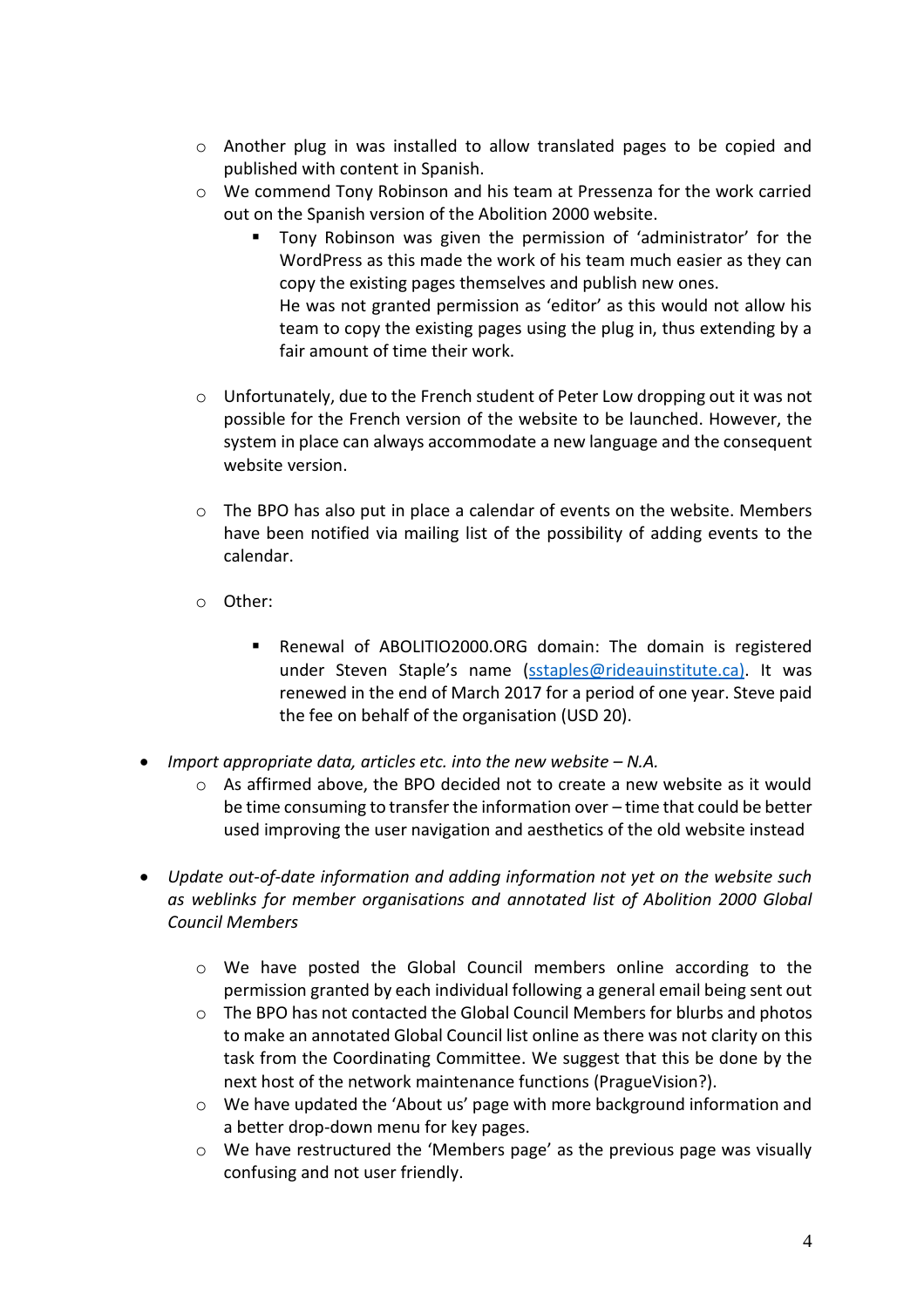- $\circ$  The 'News' page has been redesigned. It now includes a blog roll with Abolition 2000 posts in a chronological order, quick links to Abolition 2000 channels (Facebook, Twitter and the Abolition 2000 Email Caucus), and links to blogs and newsletters from member organisations.
- o The 'Take Action' page has also been redesigned. It is composed by two buttons on the top directing the user to joining Abolition 2000 and/or making a donation. A brief description of all active working groups is also posted, together. Finally, we have posted key campaigns in a column on the right handside with campaign logos.
- $\circ$  Overall, the BPO has updated all static pages from the website. The Working Group page remains under construction as we have not received much information back from WG coordinators regarding updated content. We plan to pick up this issue at the AGM in Vienna.
- o Very importantly, the BPO has not deleted *ANY* content from the website, but is instead working on 'archive pages' (not published yet) so that outdated content can be separated from current content without any loses of historical content.
- $\circ$  In the Project Oversight Committee call on Jan 4 it was proposed that the BPO send an email message to Abolition 2000 contact list announcing the new website, informing them that the minutes from the 2016 AGM in Berlin are now available online, asking the recipients send us updated contact details for their member organisations if they are no longer the principal contact, and inviting them to inform us of upcoming events for the online calendar or any other suggestions for the new website. This task has been completed.

#### **3. Social media outreach**

It was agreed that the BPO would enhance the Abolition 2000 social media through twitter accounts and hashtags, more frequent Facebook postings, and promoting campaigns and platforms of member organisations. It was also agreed that Abolition 2000 social media should enhance and complement that of member organisations, not compete with them.

- *Guidelines*
	- $\circ$  The BPO is doing some posting and sharing of articles on Abolition 2000's Facebook page. However, other social media promotion is minimal until the Coordinating Committee puts in place more specific guidelines on social media activities.
- *Hashtag*
	- o Previous agreements on this topic included that the hashtag used shouldn't compete against any existing hashtags, but perhaps complement them. On the last Oversight Committee call it was agreed